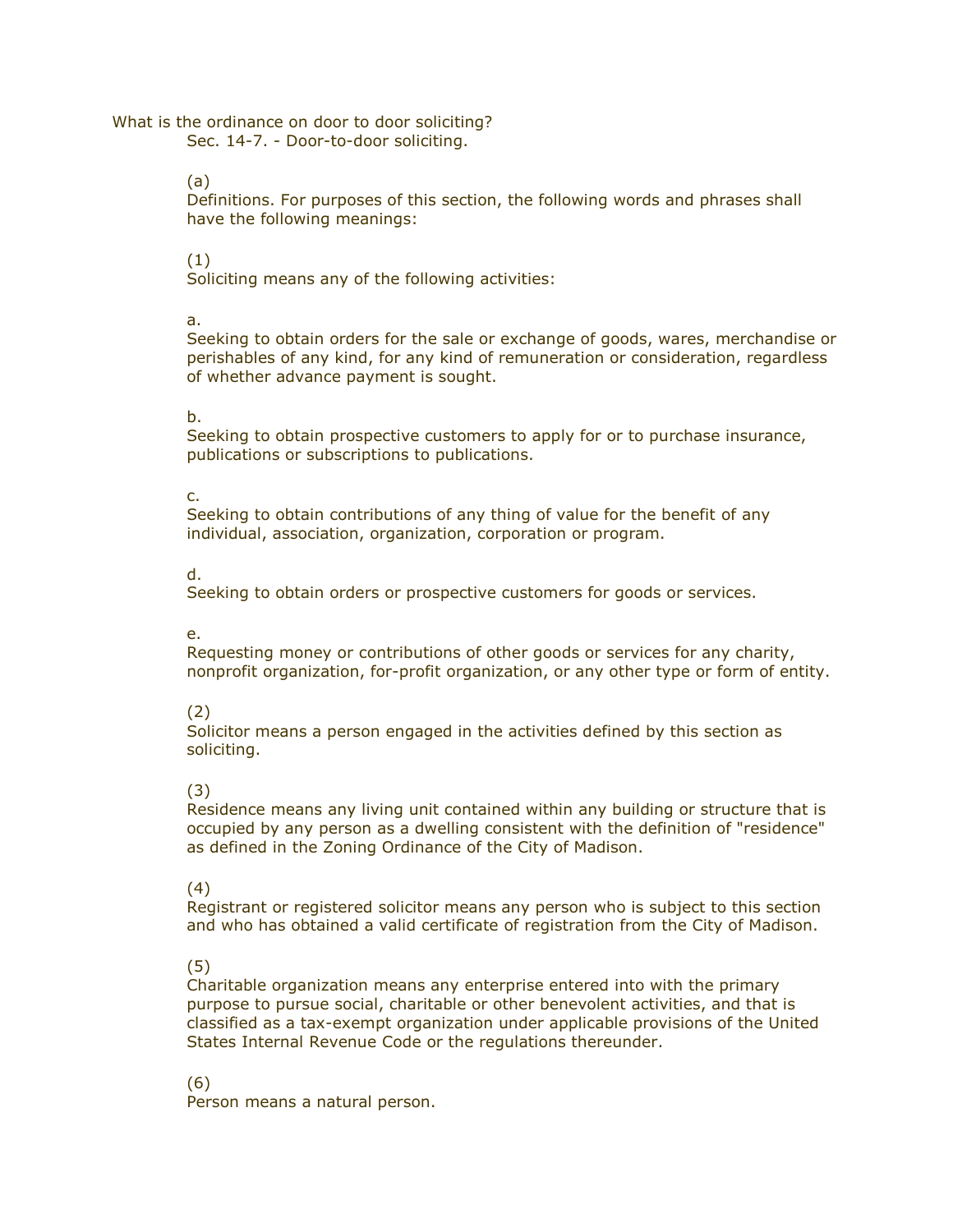#### (b) Registration requirements.

#### (1)

Registration. All persons desiring to engage in soliciting at residences in the City of Madison shall apply to the City of Madison at a cost of \$75.00, paid in cash or cash equivalent, for an annual certificate of registration. The certificate shall be maintained by the City of Madison and a legible copy shall be carried by the registrant at all times while soliciting. Upon request for inspection by an occupant of a residence, police officer or revenue department employee while the registered solicitor is transacting his business or seeking to transact his business at any residence, the registrant shall show his or her copy of the registration certificate. In addition to the registration fee, all other city ordinances levying business license fees and other license fees and taxes are applicable, including the business license ordinance requiring transient vendors to obtain a business license.

#### (2)

Application for certificate. The city shall provide a standard form for use for registration of solicitors. The applicant for the registration certificate shall state in writing upon his or her oath or affirmation that the information is truthfully provided to the best of his or her knowledge and belief. The applicant shall supply with or upon the registration form the following information:

#### a.

Applicant's true, correct and legal name, and the name of the organization for which he/she will be soliciting.

## b.

Address and phone number of applicant's home and applicant's place of business.

#### c.

Names and addresses of the corporate officers, partners and/or managers, if any, of the entity for which the applicant will be soliciting.

## d.

The purpose for which soliciting will be done.

#### e.

A brief description of the method of presentation that will be made.

## f.

Whether a permit, license or certificate of registration from any city in connection with soliciting has ever been revoked, explaining the circumstances.

#### g.

A statement as to whether or not the applicant has ever been convicted of a misdemeanor or a felony.

## h.

Documentation that the person is authorized to solicit for the organization.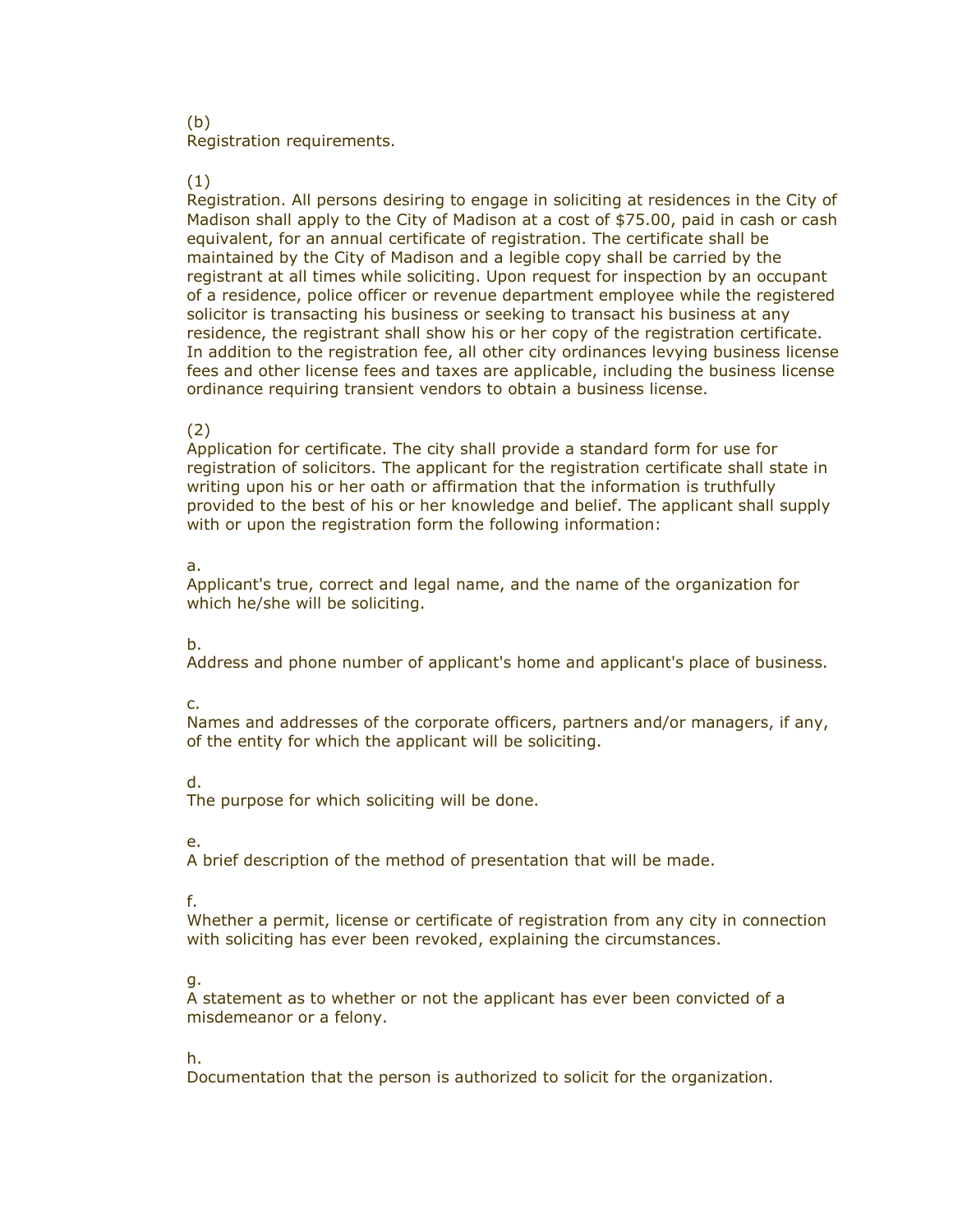### (3)

Nonendorsement. In addition, the applicant shall certify on the application form that if his or her registration is granted, he or she will not state, imply or represent to any person that the issuance of the certificate is an endorsement by the City of Madison of the product, service, solicitor or organization represented by the solicitor.

## (4)

Proof of identification required. No certificate of registration shall be issued except upon proof of identification by the applicant providing one of the following, bearing a photograph of said applicant:

## a.

A valid driver's license of any state in the United States.

## b.

A valid United States Uniform Service Identification.

## c.

A valid passport.

## d.

A valid identification issued by any agency of a state for the purpose of identification of the holder.

## (5)

Registration complete with issuance. Registration shall be complete when the city issues the certificate of registration, which shall not be unreasonably withheld or delayed.

## (6)

Form of certificate. Each certificate shall be numbered, shall list the name of the individual solicitor and all organizations on whose behalf he or she is authorized to solicit, the date on which the certificate will expire, and shall be dated and signed by the City of Madison Revenue Department.

## (7)

Maintenance of registry. The city shall maintain, available for public inspection during normal business hours, a record of every application received and acted upon, together with any information pertaining thereto, all certificates of registration issued, and all denials of applications. Each application shall be numbered in consecutive order as filed, and each certificate issued shall be assigned a number exclusive to the registrant.

## (8)

Renewal. Certificates shall be valid for the calendar year in which they were issued and shall expire at midnight on December 31st of such year. Any certificate that has not been revoked may be renewed upon request of the registrant and upon payment of \$75.00 in cash or cash equivalent. The applicant shall be required to fill out a renewal application providing the information required in the initial registration.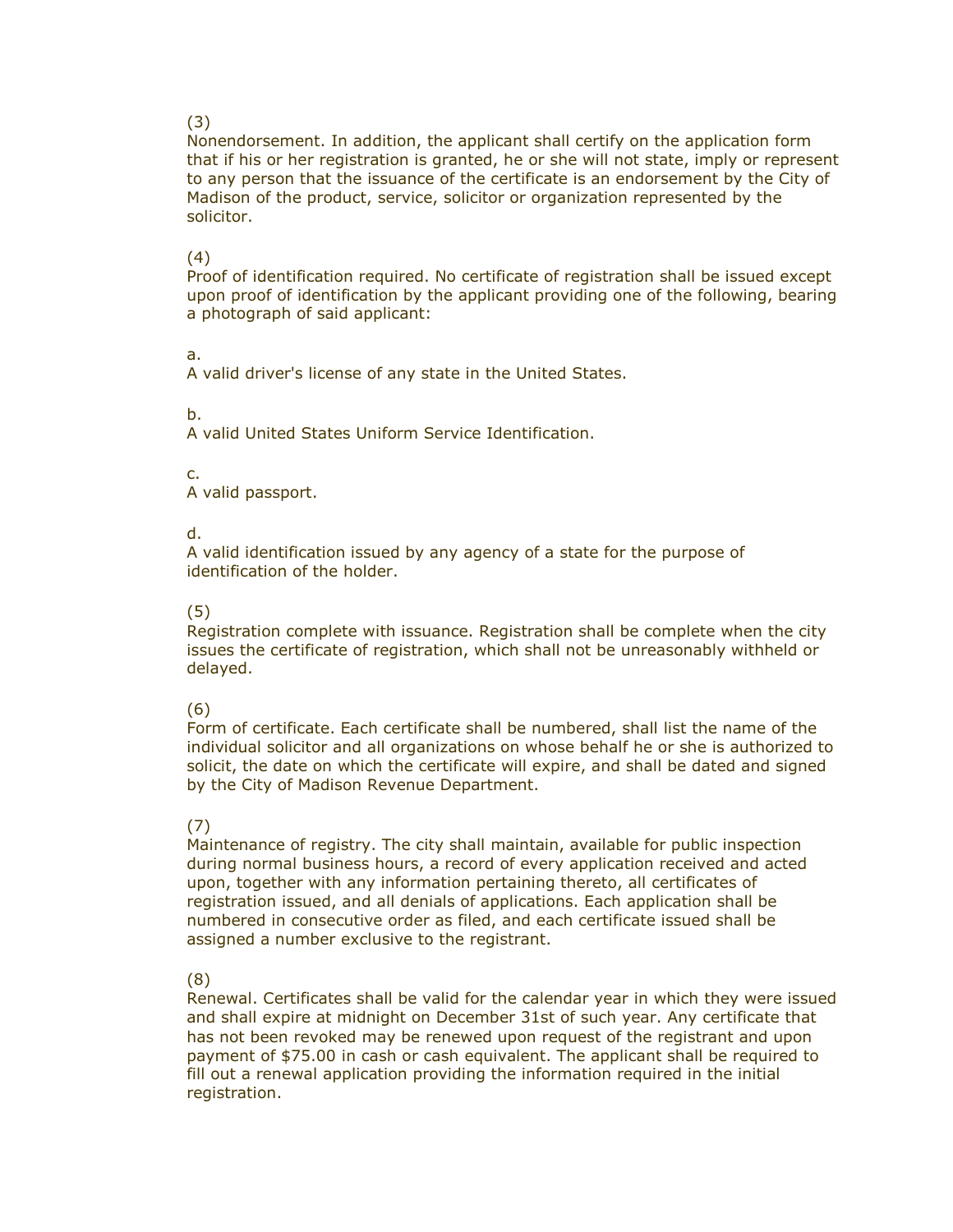### (9)

Nontransferability. Certificates of registration shall be issued only in the name of the applicant and the firms, corporations or associations on whose behalf he or she is authorized to solicit. Each natural person soliciting must obtain a certificate of registration. Certificates shall be nontransferable. It shall be a violation for a solicitor whose certificate authorizes soliciting on behalf of a firm named in the certificate to solicit on behalf of any other firm, organization or association, or for any purpose other than that specified on the application.

#### (c)

Exemptions from registration. The registration provisions of this section do not apply to the following:

#### (1)

Persons making solicitations solely for a church, religious organization or charitable organization, including any unincorporated association or corporation under the supervision and control of any church, charitable organization or religious organization, if the church or organization is tax exempt under the provisions of the United States Internal Revenue Code.

## (2)

Students soliciting contributions to finance extracurricular academic, social, athletic, artistic, scientific or cultural programs, provided that the solicitation and its purpose have been approved by the principal, president or chief administrator of the school that the students attend.

## (3)

Persons canvassing for the purpose of distributing political literature or materials on behalf of a political party, candidate or public issue, or introducing themselves as supporters of a candidate, political party, cause or issue.

## (4)

Persons making solicitations solely for a nationally recognized youth organization such as the YMCA, YWCA, scouting or boys' and girls' clubs.

All other provisions of this section shall apply to those who qualify for an exemption.

#### (d)

Deceptive soliciting practices prohibited.

## (1)

No solicitor or canvasser shall intentionally or recklessly make any materially false or fraudulent statement in the course of soliciting.

#### (2)

No solicitor shall use a fictitious name, an alias, or any name other than his or her true, correct and legal name.

## (3)

No solicitor shall represent, directly or by implication, that the City of Madison or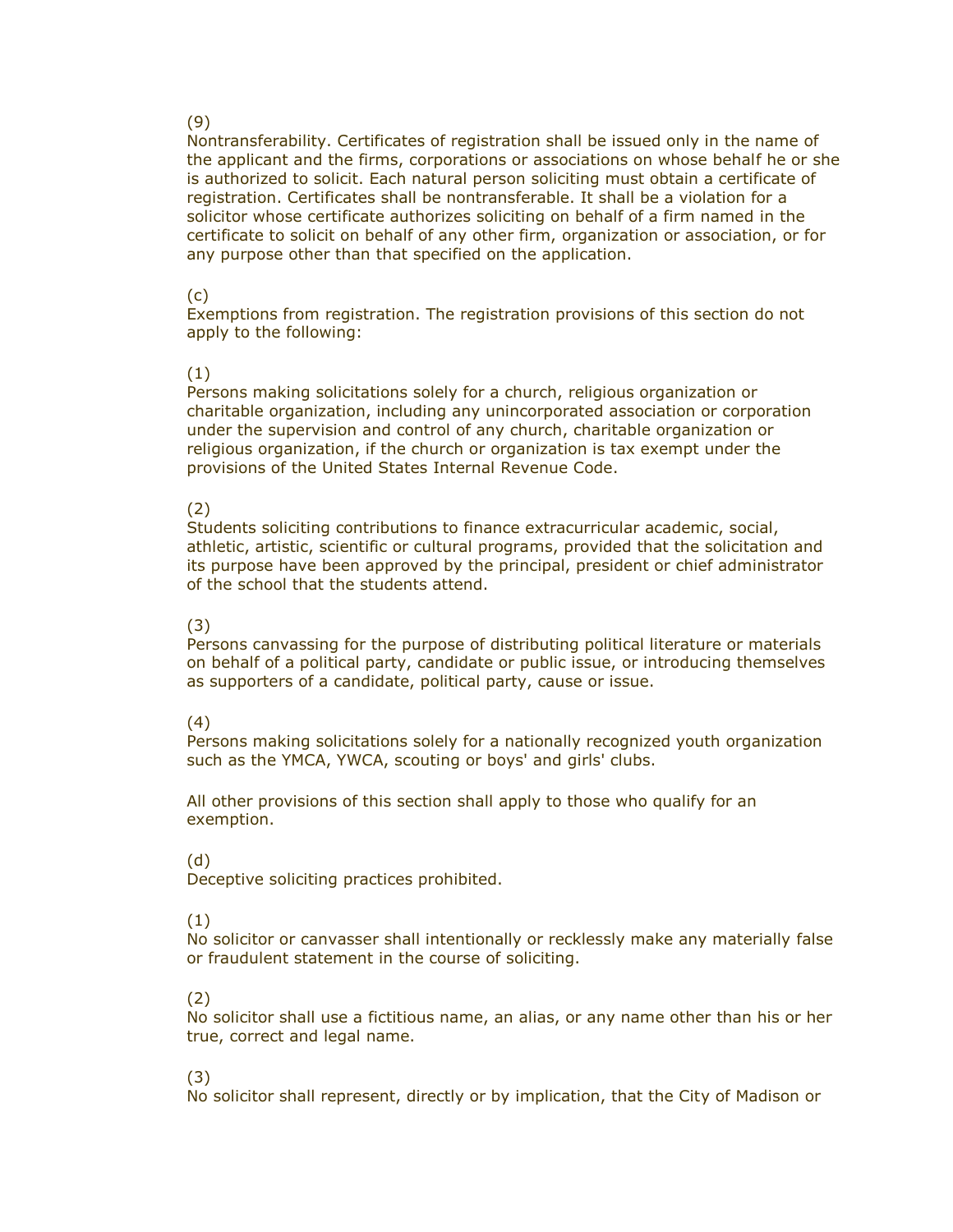any other governmental entity endorses the solicitation, or that the granting of a certificate of registration implies any endorsement of the individual solicitor, the solicitor's product or service.

(e)

No registration of felons. No certificate of registration shall be issued to any person who has been convicted of a federal or state felony.

(f)

Revocation of certificate. Any certificate of registration issued hereunder shall be revoked by the City of Madison if the registrant is convicted of a violation of this section, if the registrant has falsified the application, or otherwise becomes disqualified for the issuance of a certificate of registration. Notice of revocation shall be immediately given to the registrant by personal service or by certified mail to the address listed on the application. Immediately upon the giving of such notice, the certificate of registration shall become null and void and shall remain so unless the revocation is ordered rescinded by the City of Madison.

(g)

Appeal. An applicant whose registration was denied or registrant whose certificate was revoked shall have the right to appeal to the revenue office of the City of Madison. An applicant shall also have the right to appeal any adverse decision of the revenue office to the city council. Any appeal must be demanded in writing sent by certified mail to the revenue office within seven calendar days of the decision that is being appealed. The written appeal shall sufficiently describe in detail the appealed action and the grounds of appeal. The right of appeal to the city council is not in derogation of any other rights in law or equity the applicant might have.

## (h)

# **Residential "no soliciting" notices.**

# **(1)**

**Any occupant of a residence or occupants of a multifamily dwelling who desire(s) not to have solicitors call on said residence(s) shall give notice of the desire to refuse solicitors by displaying a clearly visible weatherproof placard no smaller than 16 square inches and no larger than 94 square inches stating "No Soliciting" which shall be posted on or near the main entrance of the private property and not within the public right-of-way.** 

# **(2)**

**Residents of a residential subdivision may indicate their desire not to have solicitors call on any residences in that subdivision by giving notice of the desire to refuse solicitors by displaying a clearly visible weatherproof placard no smaller than eight inches by ten inches and no larger than 18 inches by 24 inches stating "No Soliciting" which shall be**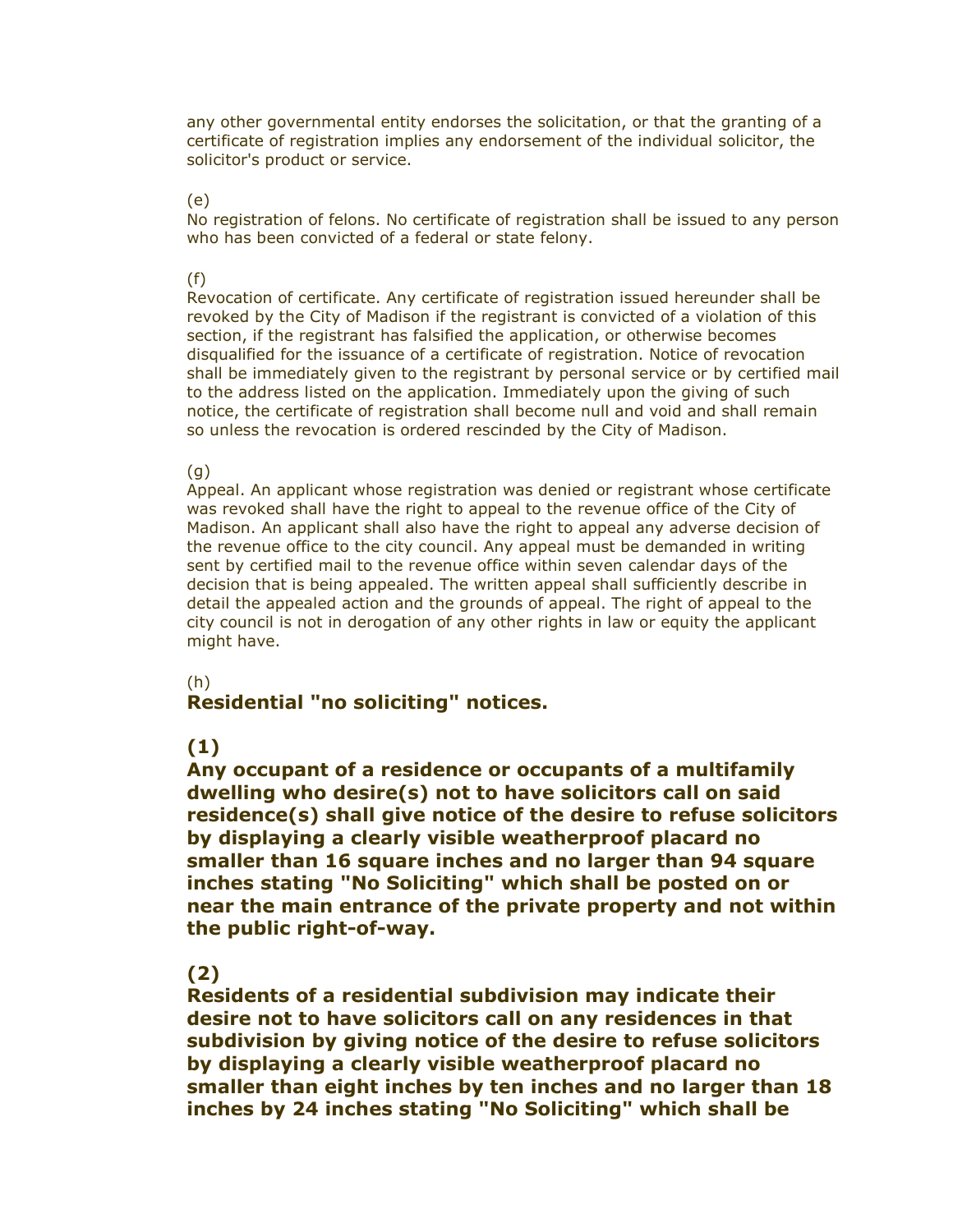## **posted on or near the main entrance of the subdivision on private property and not within the public right-of-way.**

## (3)

The display of said placard shall be deemed to constitute notice to any solicitor that the inhabitant of the residence does not desire to invite solicitors.

## (i)

# **Duties of solicitors.**

# **(1)**

**Every solicitor shall, upon entering premises on which a residence is located, examine the main entrance to the premises for any "No Soliciting" placard, and if one is posted, desist in any efforts to solicit or to leave any literature concerning the solicitation at that residence. Possession of a certificate of registration does not relieve any solicitor of this duty.** 

# **(2)**

**It is unlawful for any person to appear, canvass or solicit at any private residence whereon a placard bearing the words "No Soliciting" is posted for public view indicating that solicitors are not wanted at such residence with the purpose of circumventing subsection (i)(1) of this section through ruse, deception or concealment of a purpose to solicit or to take action calculated to secure an audience with the occupant of a residence that has a posted "No Soliciting" notice. Possession of a certificate of registration does not relieve any solicitor of this duty.** 

# **(3)**

**Any solicitor who is asked to leave any residence by the occupant shall immediately and peacefully depart. Possession of a certificate of registration does not relieve any solicitor of this duty.** 

# **(4)**

**Every solicitor shall at all times, while exercising the privilege in the City of Madison incident to the permit, carry upon his person his permit, and the same shall be exhibited by such person whenever he is requested to do so by any police officer or by any person who is solicited.**